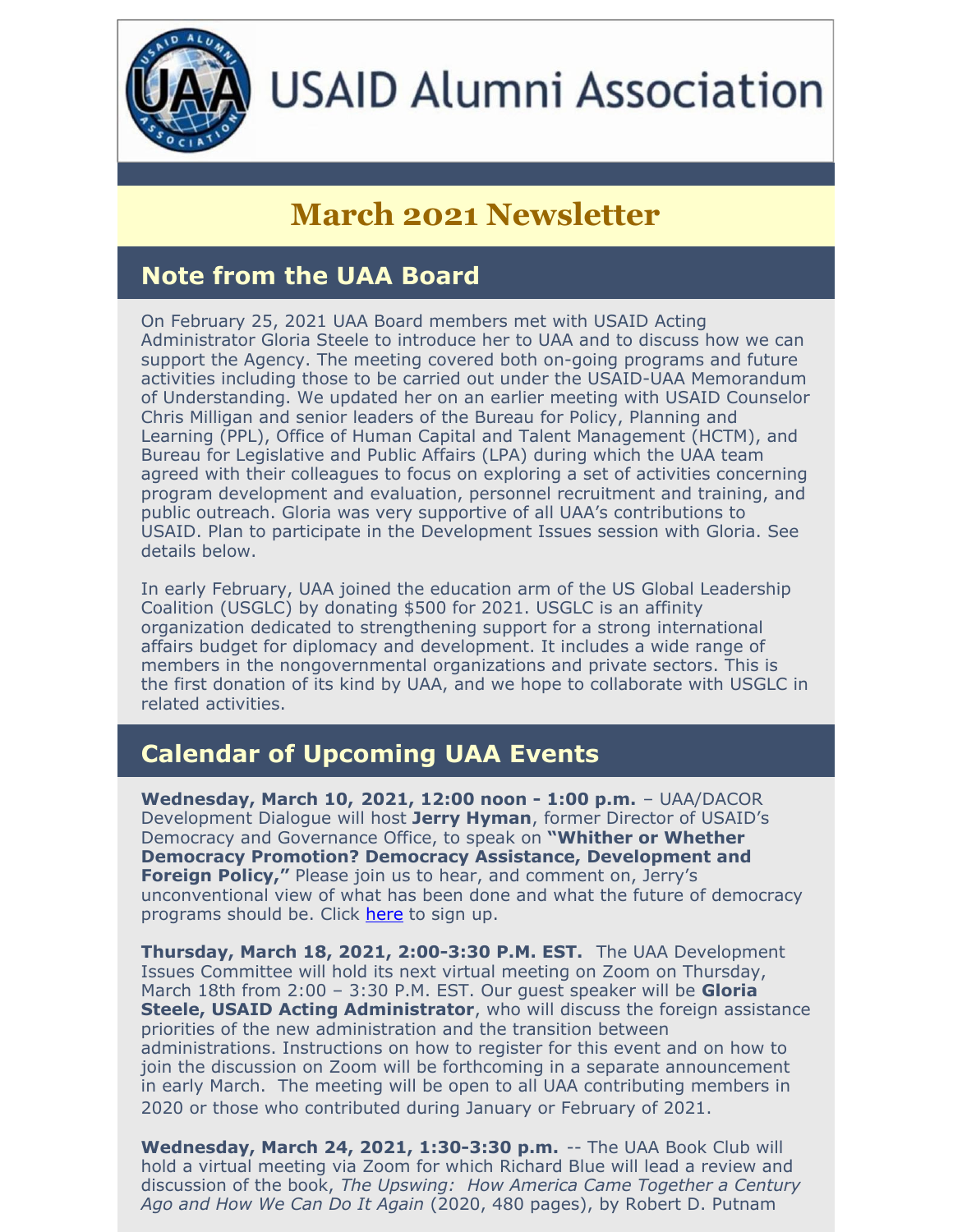with Shaylyn Romney Garrett. A review of the book will be circulated before the meeting. Please note that this meeting is open only to UAA contributing members from 2020 and 2021 who register no later than **March 22** by clicking [here.](https://conta.cc/3uFYlDq) Those who register will receive information on how to join the virtual meeting.

**Thursday, April 8, 2021, 12:00 noon to 1:30 pm** – UAA/DACOR Development Dialogue – **"Bob Gersony in Conversation with Rick Barton."** Gersony and his many decades of extraordinary work for USAID and the State Department are the subject of a just-published book by best-selling author Robert Kaplan entitled *The Good American – The Epic Life of the U.S. Government's Greatest Humanitarian*. Ambassador Barton, with long experience in USAID and State addressing global conflicts, is the author of *Peace Works – America's Unifying Role in a Turbulent World* **.** This 90 minute program will offer ample time for an extended Q&A period. Watch for an email closer to the event with details on how to sign up.

#### **SAVE THE DATES**

**Sunday, May 23, 2021, 4:00-6:00 p.m. –** The **UAA Spring Reception**, our second social event this year, will be held virtually via Zoom. More details will be provided closer to the event.

**Saturday, September 11, 2021, time TBD –** The **UAA annual Summer Picnic** will be held at a gathering in the D.C. area or virtually via Zoom, depending on the coronavirus pandemic situation nearer the planned date. A hybrid picnic, held both in person and virtually, is also being considered. Stay tuned.

**Friday, October 29, 2021, time TBD –** The **UAA Annual General Meeting** will be held at the Center for Global Development in Washington D.C., if conditions permit. More details will be provided nearer the event.

#### *New!* **on USAIDAlumni.org**

**In [Memoriam](https://www.usaidalumni.org/tribute/)**: The *In Memoriam* page features obituaries of USAID colleagues. In the recent past, we lost the following USAID alumnae: Archie Columbus HOGAN, Jr., William T. DENTZER, Jr., Donna BALTZ, Arthur DANART, Daisy Portee WITHERS, Frank D. CORREL, Elaine Stahl LEO, Don BOYD, Jr., William H. ("Bill") LYERLY, Jr., Barry RILEY, and Marilyn Elizabeth Wilkey MERRITT.

**[Articles](https://www.usaidalumni.org/development-issues/articles/):** With the arrival of new national leadership, we featured more than the usual number of articles this month--12 articles. Examples include:

- USAID nominee Power calls for US to lead on global [COVID-19](https://www.devex.com/news/usaid-nominee-power-calls-for-us-to-lead-on-global-covid-19-response-99063?) [response](https://www.devex.com/news/usaid-nominee-power-calls-for-us-to-lead-on-global-covid-19-response-99063?) *(Devex by Adva Saldinger, February 4, 2021)*
- Restoring US [Leadership](https://medium.com/usaid-2030/restoring-u-s-leadership-abroad-c441a4e2c9a5) Abroad, with 60 years of experience, USAID tackles historic crises *(Medium by Gloria Steele, February 4, 2021)*
- [USAID's](https://www.brookings.edu/blog/future-development/2021/02/10/usaids-policy-voice-should-be-heard/) Policy Voice Should be Hear[d](https://www.brookings.edu/blog/future-development/2021/02/10/usaids-policy-voice-should-be-heard/) *(Brookings by J.Brian Atwood and Larry Garber, February 10, 2021)*
- Foreign Aid Is Having a [Reckoning](https://www.nytimes.com/2021/02/13/opinion/africa-foreign-aid-philanthropy.html?action=click&module=Opinion&pgtype=Homepage)*–The Black Lives Matter [movement](https://www.nytimes.com/2021/02/13/opinion/africa-foreign-aid-philanthropy.html?action=click&module=Opinion&pgtype=Homepage) has given leaders from the Global South new traction for change. (New York Times by the Editorial Board, February 13, 2021)*
- Four Ideas for [Samantha](https://www.cgdev.org/blog/four-ideas-samantha-powers-usaid) Power's USAID *(Devex by Charles Kenney, February 1, 2021)*
- Making USAID a premier [development](https://www.brookings.edu/research/making-usaid-a-premier-development-agency/) agency *(Brookings by George Ingram, February 17, 2021)*

**Bulletin Board**: The Bulletin Board was also busy with 12 diverse items, examples of which include:

ADST's two public statements on strong support for the democratic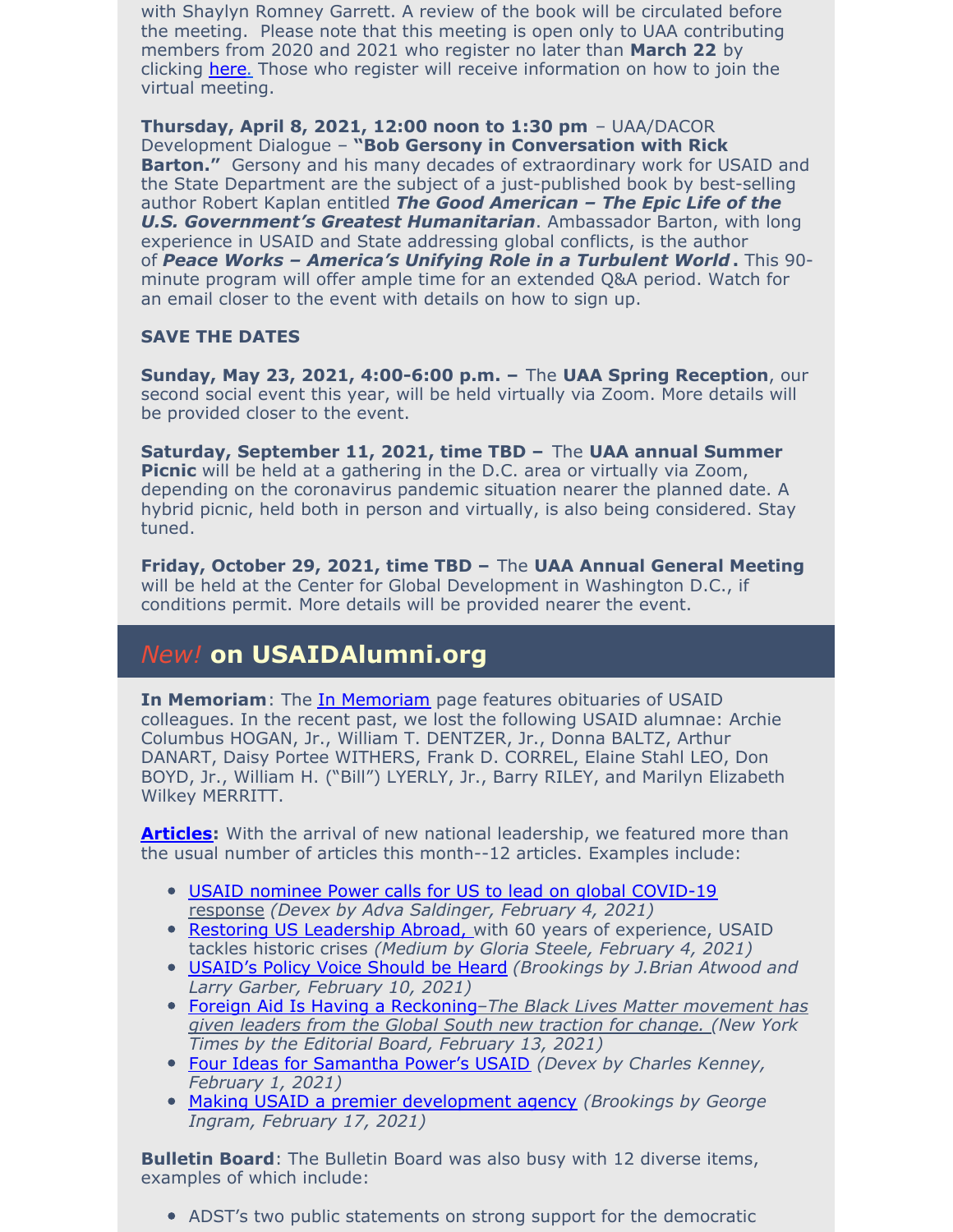process;

- A notice on a talk by Robert Kaplan on his recent book, "The Good American—the Epic Life of Bob Gersony, the US Government's Greatest Humanitarian";
- Two articles listing USAID's new political appointee leadership and staff;
- Kelly Kammerer's oral history entitled *"The Consequences of Serendipity: From Peace Corps to USAID";*
- A beautiful video of a virtual exhibit by Alessandra Manzotti entitled "Journey to Mongolia"; and
- A public statement by AAD and the Cox Foundation entitled "Changing the Risk Paradigm for U.S. Diplomats.

**Job and Volunteer [Opportunities](https://www.usaidalumni.org/get-involved/job-volunteer-opportunities/):** The listings include two new items:

- An exciting opportunity for several UAA volunteers to participate with USAID's Office of HCTM to serve virtually on the 2021 Senior Foreign Service (SFS) Consolidated Performance Board (which will convene o/a June 1 for about five weeks. **Individuals interested in serving on this panel, please send a copy of your CV to Sarah Wines at** [boardretirees@usaid.gov](mailto:boardretirees@usaid.gov)**. Applications are due by COB March 5, 2021**;
- Two recently-issued contracts for senior level assignment and career counseling advisory services to USAID FSOs as part of the Career Candidate Corp (C3) Initiative -- available only to USAID SFS retirees.

#### **Annual UAA Winterfest**



The UAA hosted a highly participatory virtual Winterfest on February 14, Valentine's Day, for about 60 members and guests.

Everyone enjoyed a baker's dozen of shared Valentine's stories by alumni and participated in the game of Battle of the Sexes, with 15 men competing against approximately the same number of women who won the game.



For a review of this this fun event, click [here](https://youtu.be/6EBVZFtNYdk).

#### **UAA Development Dialogue**

On February 12, the UAA/DACOR (virtual) Development Dialogue featured **John McArthur**, the first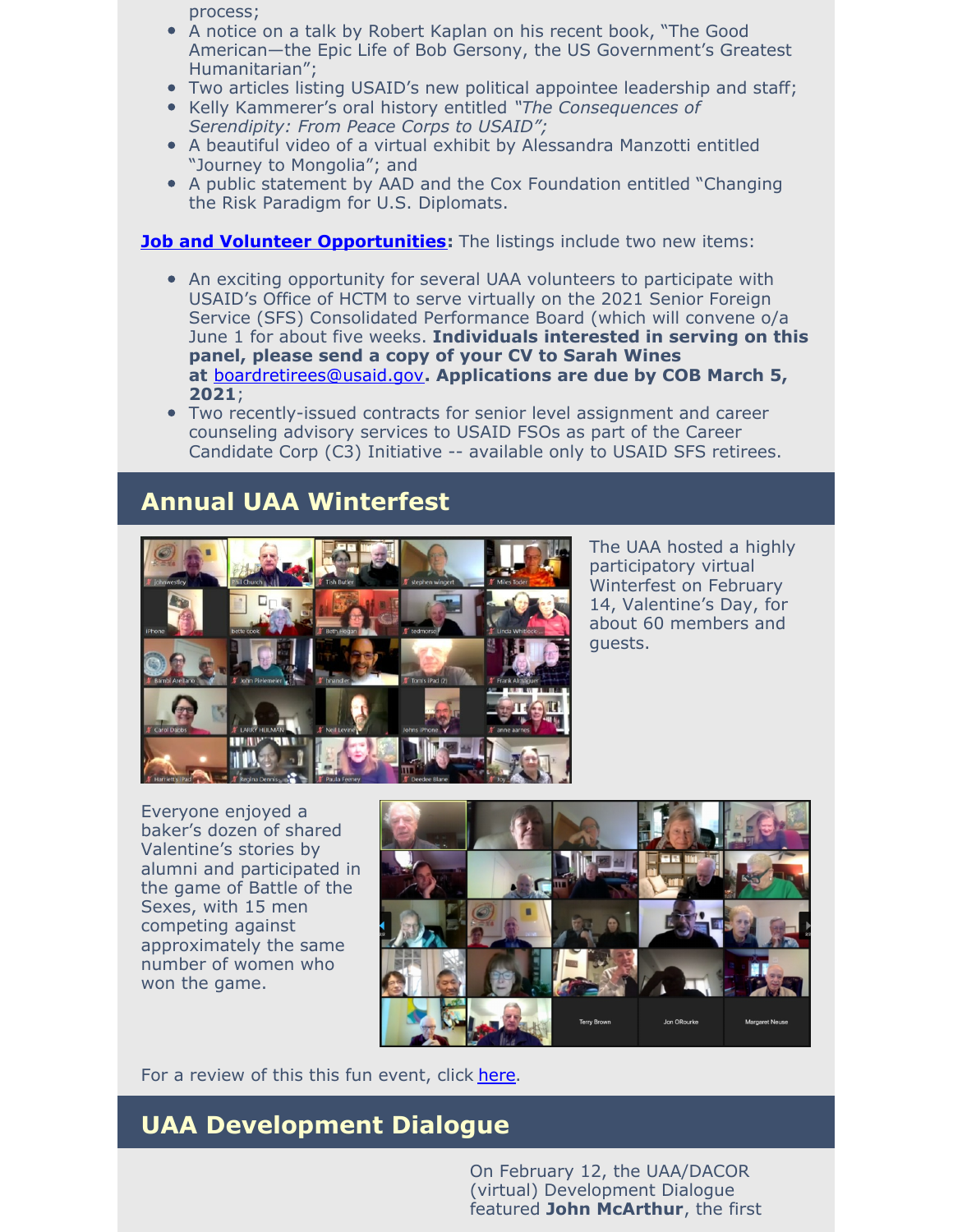

director of the new Center for Sustainable Development at the Brookings Institution. He led the audience of over 100 USAID alumni and DACOR members through a very thoughtful presentation of how best to understand the significance of the 17 Sustainable Development Goals and their relevance to policy-making in both developed and developing countries. Learn the results of this interactive and stimulating event by clicking [here](https://vimeo.com/513564812/426602de59).

### **UAA Book Club**





Neil Levine Grande Lum

The UAA Book Club held a virtual meeting with 20 participants via Zoom on February 17, 2021, for which Neil Levine and Grande Lum led a discussion of *America's Peacemakers: The Community Relations Service and Civil Rights* by Bertram Levine (Neil's late father) and Grande Lum. To see a summary of the book on the UAA website click [here](https://www.usaidalumni.org/wp-content/uploads/2021/02/Americas-Peacemakers-summary.pdf).

# **Payne Fellowship Mentors Needed**

The Donald M. Payne Fellowship Program is now accepting expressions of interest from UAA Members for its mentoring program. The Payne Fellowship is a USAID program, administered by Howard University, which seeks to attract and prepare outstanding individuals for careers as USAID Foreign Service Officers (FSO). Payne Fellows receive support for graduate school, professional development opportunities, and gain employment with the Agency in a rewarding career in the Foreign Service.

The 2021 Payne Mentors will be selected by early April and matched with their mentees before their summer internship starts. The time commitment for the mentor is minimal but can make a big difference for a USAID Payne Fellow and future FSO. If you are interested in this rewarding volunteer opportunity, please click [here](https://www.paynefellows.org/graduate-fellowship-program/payne-program-overview/) for more information. Or to fill out the Mentor Interest Form, go to: [https://howard.az1.qualtrics.com/jfe/form/SV\\_4ZQ6Jyri6DFtfmK](https://howard.az1.qualtrics.com/jfe/form/SV_4ZQ6Jyri6DFtfmK).

# **Alumni Profile: Rose Marie Depp**

Rose Marie retired 15 years ago after a career that began as a USAID summer intern clerk-typist more than thirty years earlier. She served in Washington in the Near East, Africa, Legislative Affairs, Policy and Management Bureaus plus assignments in Africa (Tanzania, Somalia, Rwanda, The Gambia and Zimbabwe). Her career was blessed by the 'warm fires made by others' and taught by the gurus who may have been heavy with red pens, but who also